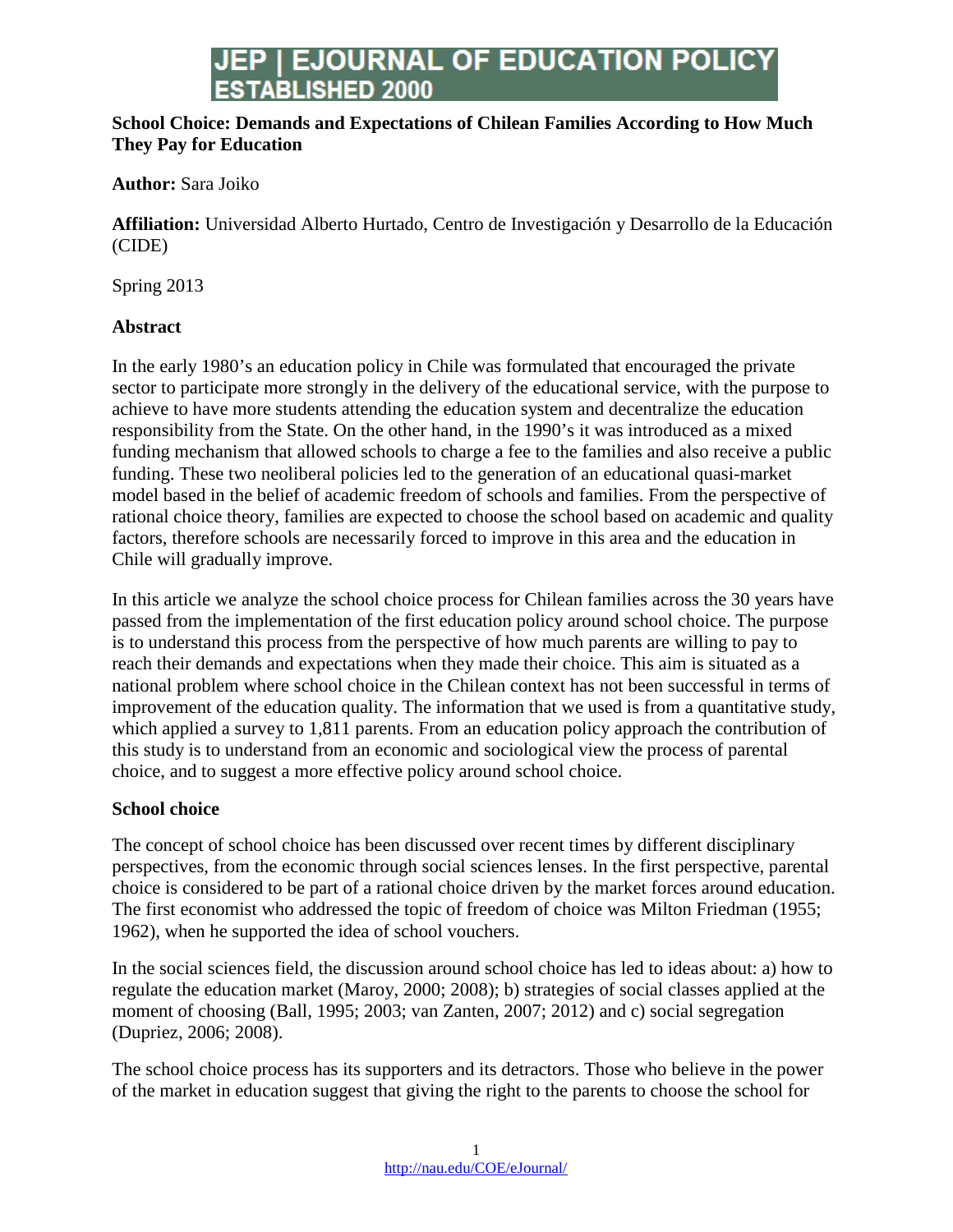their children, will allow schools to compete between them and raise the academic standards as a result. This positive vision about school choice is implicitly based on the assumption that parents choose schools that are more effective in increasing the levels of academic achievement (Burgess; Greaves; Vignoles & Wilson, 2009). On the other hand, critics of school choice process, argue that parents really do not choose based on the academic achievements of the institution, but rather by other factors such as the ethnic and social composition, and proximity and geographical location of the school. Elacqua, Schneider & Buckley (2006), determined in their study that this situation in the Chilean context could led to an increase of the stratification, as parent of high status choose high-performing schools and parents of low incomes will be left behind in the low-performing schools.

Many studies had tried to prioritize and classify the main reasons for the parental school selection in different social, school and local contexts. The first agreement in these studies is that parents mention as the main reason for the election the academic quality of the school. No agreement is made whether this first reason is the same for all parents. Teske, Fitzpatrick  $\&$ Kaplan (2007) determined that low-income parents seem to give equal weight to aspects of the school, especially for those parents with higher incomes. Also, academic quality, through various measures, is the number one factor. On the other hand, Burgess, Greaves, Vignoles, & Wilson (2009) state that the reasons cited for school choice varies in different types of parents. Parents more educated and with higher socioeconomic status are more likely to cite academic standards and have a better impression of the school in general; while parents of low education and low socioeconomic status are more likely to cite the proximity of the school as the main reason. Another interesting issue of the parental school choice process is that there is vast evidence that shows that parents said that they do not care how the social composition of the school is, but in practice this is a relevant factor when choosing. While some parents cited social class as an optional factor in the choice of the school, most parents only include schools with similar student demographics in their set of choice (Elacqua, Schneider & Buckley, 2006).

There are different mechanisms involved to achieve a successful election process :*"(…) parents rely on multiple sources of information to learn about their options, but some sources are more important and trustworthy than others. The main source of information comes from 'word of mouth´, either from friends or school personnel"* (Teske, Fitzpatrick & Kaplan, 2007, p.26). So, when it comes the time to choose a specific school, the 'word of mouth' of the family, friends and social networks is what most parents trust. Also there are other mechanisms, such as: visit the school with or without the child; enquire through printed information about the school; attend parent fair or meetings; and, use the information of the school websites and the information of parent center.

In the Chilean education system, the type of school is very important in the act of choosing, this due to the existence of academic freedom as a fundamental principle in the system and the stratification of low and high performance schools. Lately, many subsidized private schools in Chile have entered the system and have settled in districts of disadvantaged middle class families, in response to parental demand for more private schools and the increased of government incentives to educate disadvantaged children (Joiko, 2011). This indicates that parents, generally, have more school choices available to them. Also, Chile has a heightened view that private education is always better than public, but a variety of studies have failed to confirm this. This finding suggests that rather than academic excellence, parents seek social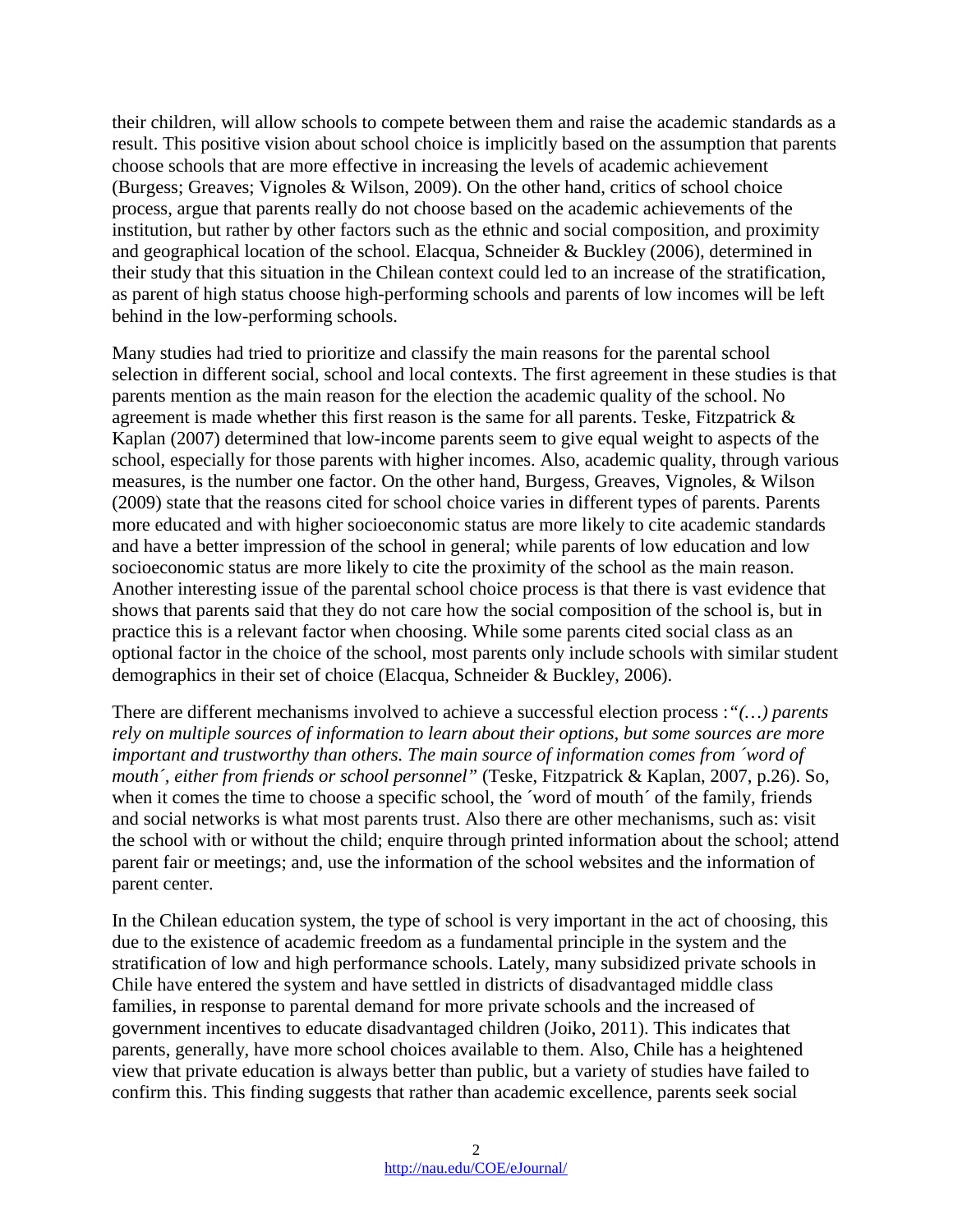distinction when they are choosing a private school. To understand better how the parent choice of school is done in Chile, we present a brief description of the type of schools. See Figure 1.

Figure 1

Types of Schools in Chile



Source: own elaboration

In relation to the stages of the election process of a school, Raczynski (2008) determined that in the Chilean context, the choice of an educational institution is not a one moment decision; instead it represents a process that has stages. When this process begins, the duration, protagonists and the reasons that move the action of choosing, vary by the family's social class, cultural context and social representations. There are two general stages of this process: 1) the first stage, we considered the exclusion of some schools due to economic, social and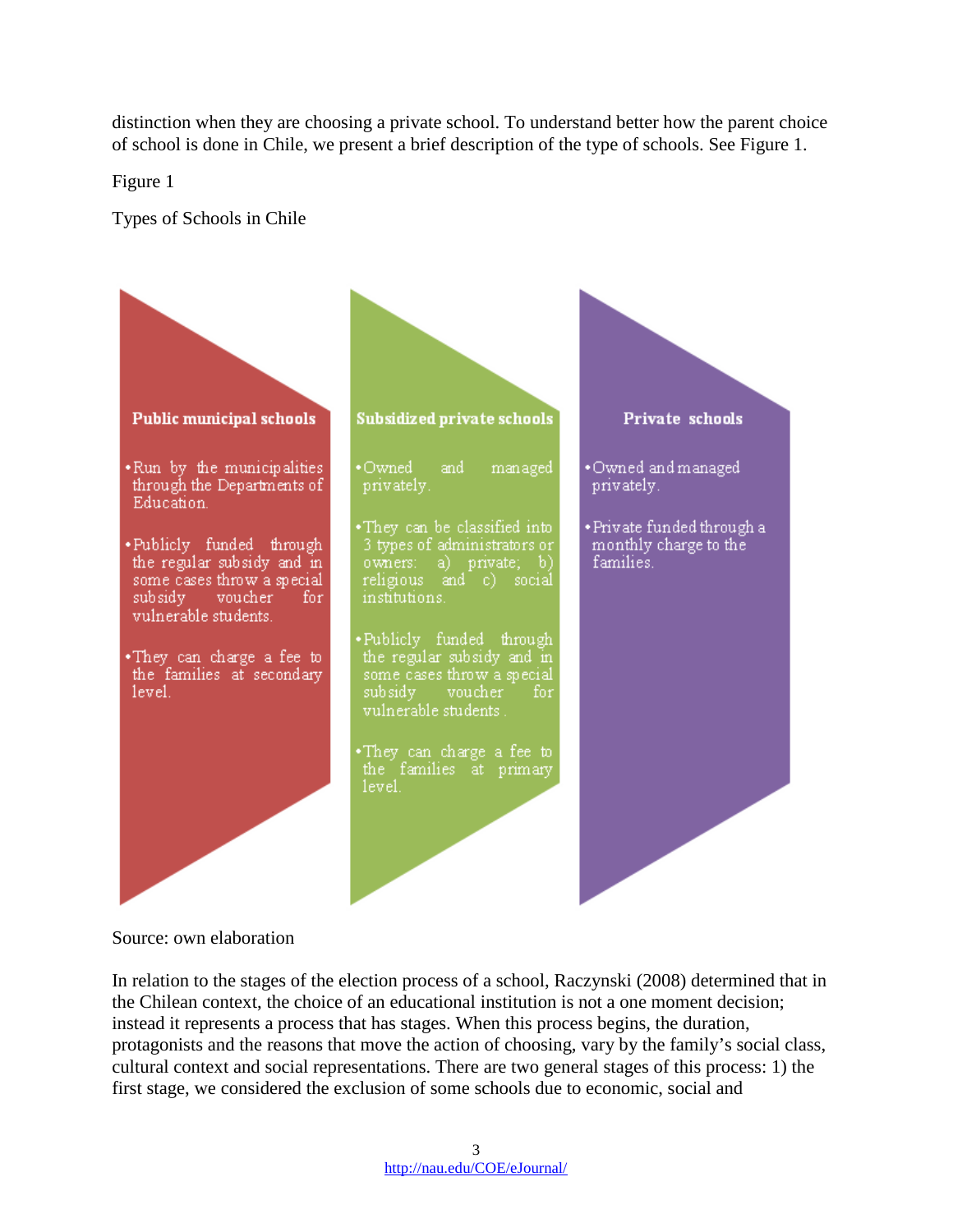geographical reasons; and 2) the second stage focused with the election itself when parents look for the most appropriate school for their children.

In relation to the education spending, Elacqua & Martinez, (2011) considered that nowadays middle-class Chilean parents are gathering more information; traveling greater distances and are willing to pay higher rates for better schools. Thus today, parents generally have more school choices available for them. However, there is not much diversity in the educational mission and pedagogy of the schools, and most of the educational options available to these parents are lowperformance schools that do not have a consistent record. The few schools of high performance in the market tend to have excessive requirements and charge higher rates.

### **Methodology**

This research seeks to determine the demands and expectations of the chosen school by the families according to how much they pay for education. For the data collection we used a survey that was designed to study how the parental election process is done in middle class Chilean families. The survey was applied between the months of March and June 2012, to 1,811 parents. For this article we used the information of the parents that declared how much they paid for their children's schooling, therefore the total of parents will be 292. See Table 1.

Table 1

The Minimum and Maximum Amount Paid for Schooling

| <b>Descriptive Statistic</b>          |            |  |                                                                    |      |  |  |
|---------------------------------------|------------|--|--------------------------------------------------------------------|------|--|--|
|                                       |            |  | $ N^{\circ}$ cases  Minimum (USD\$)  Maximum (USD\$)  Mean (USD\$) |      |  |  |
| How much do you pay<br>for education? | <b>292</b> |  | 137                                                                | 44,3 |  |  |

Families were grouped according to how much they pay for education, in four categorical ranges as depicted in Table 2. Table 3 represents the variables of schooling and the categories that emerged.

## Table 2

Range by Frequency and Percent

| <b>Ranges (USD\$)</b> | <b>Frequencies</b> Percent |        |
|-----------------------|----------------------------|--------|
| Range 1: 2 to 21      | 87                         | 29,8%  |
| Range 2: 21 to 42     | 89                         | 30,5%  |
| Range 3: 42 to 63     | 74                         | 25,3%  |
| Range 4: 63 to 137    | 42                         | 14,4%  |
| Total                 | 292                        | 100,0% |

Table 3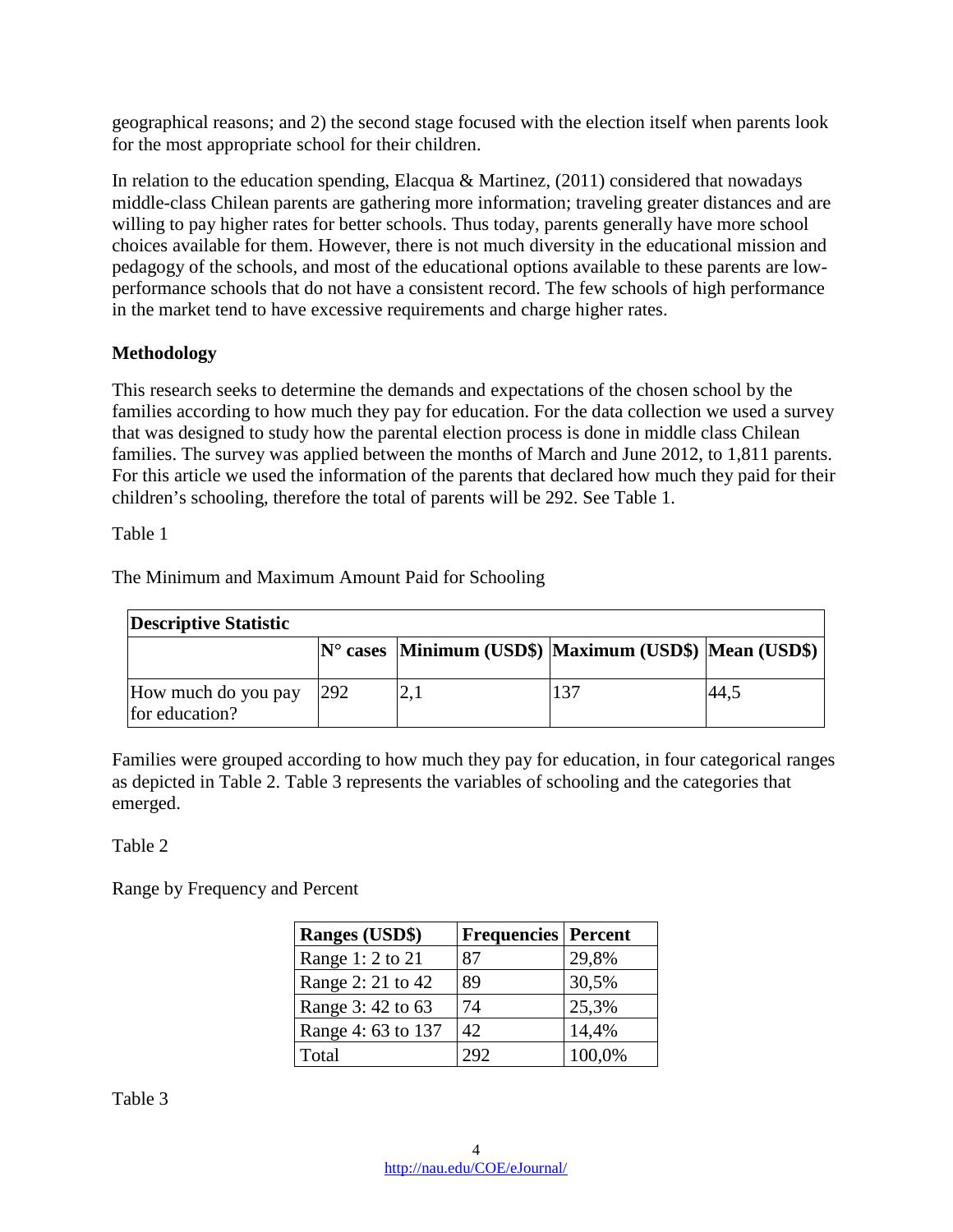Variables of Schooling and the Categories

| <b>Variables</b>                                  | <b>Categories</b>                                                                         |  |
|---------------------------------------------------|-------------------------------------------------------------------------------------------|--|
|                                                   | Range 1: \$2 to \$21 dollars                                                              |  |
| Range payment for                                 | Range 2: \$21 to \$42 dollars                                                             |  |
| education (USD\$)                                 | Range 3: \$42 to \$63 dollars                                                             |  |
|                                                   | Range 4: \$63 to \$137 dollars                                                            |  |
|                                                   | Public municipal schools                                                                  |  |
| Type of School                                    | Subsidized private schools                                                                |  |
| Social mix and academic                           | Preferences for a school with good level of peers and<br>families, above academic results |  |
| results                                           | Preferences for good academic results, above peers and<br>families                        |  |
|                                                   | Training in principles and values                                                         |  |
|                                                   | Good academic results to continue studies                                                 |  |
| Reasons to pay for the                            | Safe environment, free of drugs, violence and crime                                       |  |
| child's education                                 | Demanding and disciplined school environment                                              |  |
|                                                   | Holistic education                                                                        |  |
| Opinion of the school                             | Appropriate charge to the education and attention given to<br>students                    |  |
| amount fee                                        | High charge to the education and attention given to students                              |  |
|                                                   | Low charge to the education and attention given to students                               |  |
| The more families pay, the                        | Totally agree                                                                             |  |
| better the education their                        |                                                                                           |  |
| children receive                                  |                                                                                           |  |
| Schools where parents pay                         | Yes                                                                                       |  |
| for their children's<br>education are they better | N <sub>o</sub>                                                                            |  |
| than free schools?                                | Sometimes                                                                                 |  |

The analysis established four groups. Table 4 depicts the number of cases classified in each of the groups, which analyzed whether each had a sufficient number of subjects to support a subsequent analysis.

Table 4

Number of Cases by Group

| Number of cases by group |                               |       |  |
|--------------------------|-------------------------------|-------|--|
|                          | Group   Frequencies   Percent |       |  |
|                          | 39                            | 18,8% |  |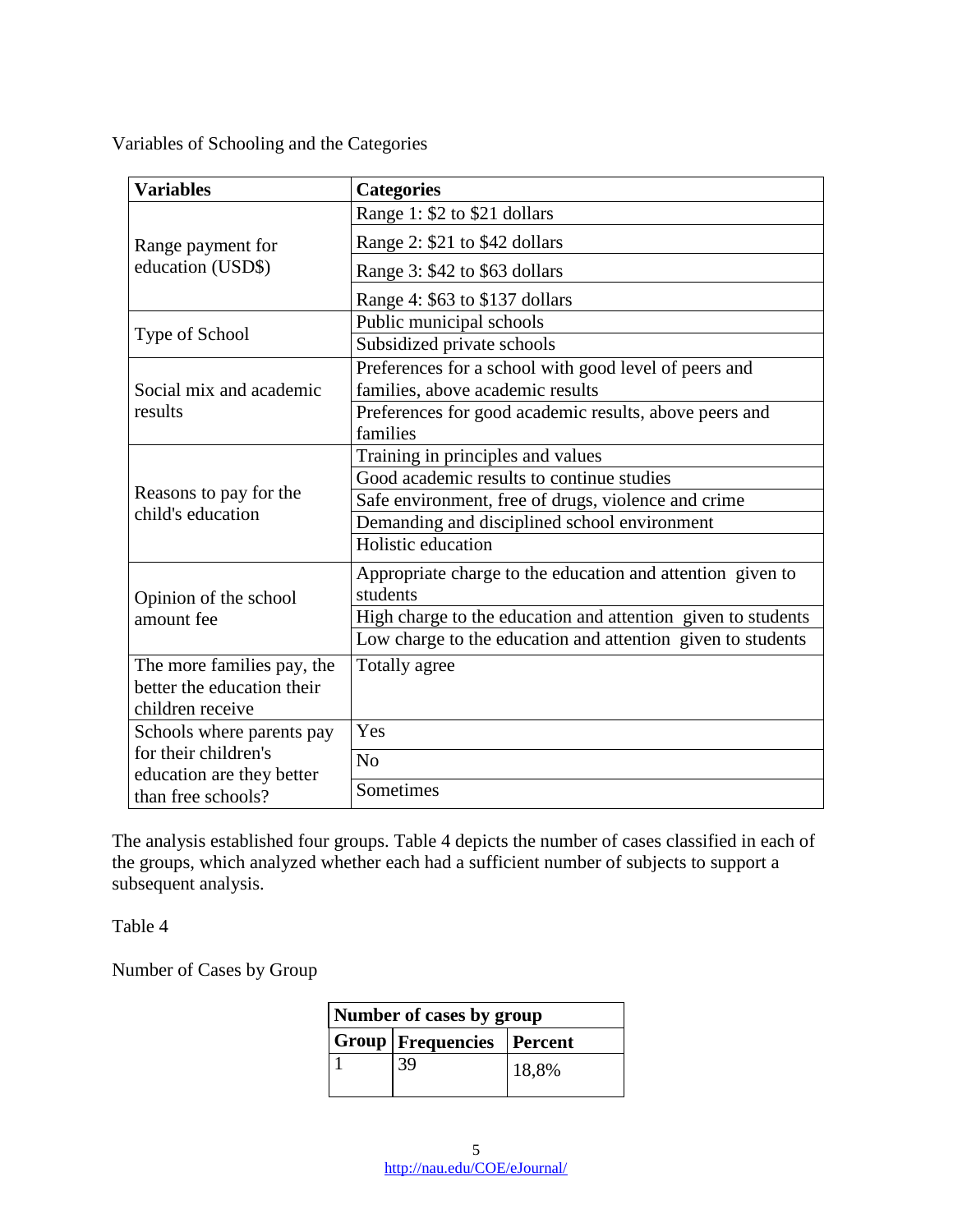| $\overline{2}$ | 39  | 18,8%  |
|----------------|-----|--------|
| 3              | 75  | 36,1%  |
| 4              | 55  | 26,4%  |
| Total          | 208 | 100,0% |
| Lost           | 84  |        |

#### **Results**

Each group consisted of the following characteristics as depicted in Figure 2 according to the expectations and demands of families when they pay for their school choice.

### Figure 2

Four groups and their respective school choice



6 <http://nau.edu/COE/eJournal/>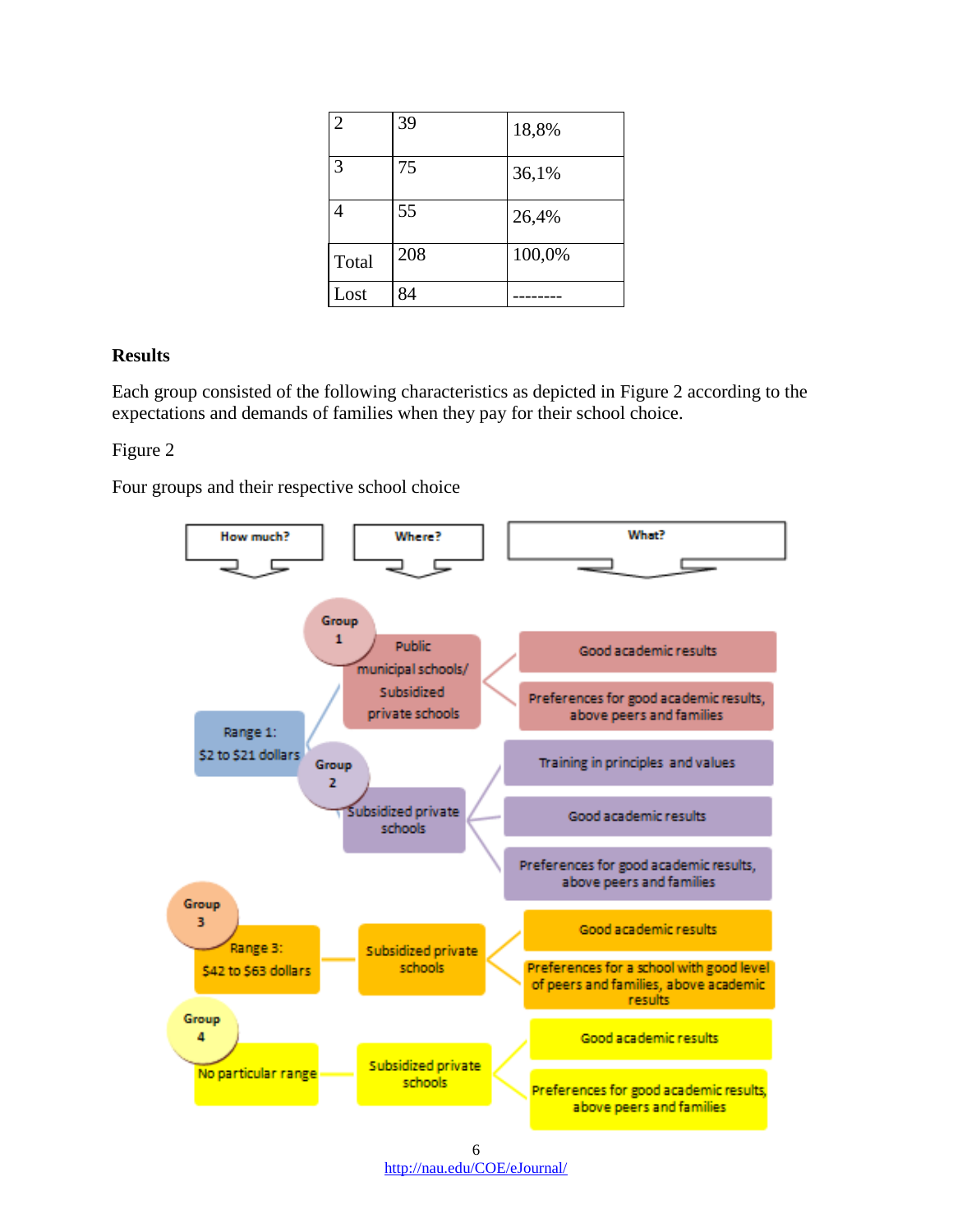- 18.8% of the parents of the survey belong to **group 1**. These parents are characterized to choose a public or a subsidized private school, paying a low fee between \$2 to \$21 dollars. Even though they do not spend a lot of money, they are worried about the academic results of the school. That is interesting in a school system like the Chilean where academic performances are situated in the school with high fees. Also this group of parents prefers to give up the social homogeneity to have a school that has a proven well performance in academic issues. They mention as the main reason to pay for the education is to ensure a good education for their children, so they can continue their studies. These types of parents expect a lot from the school, even the price they pay is too low to really receive what they are wishing for.
- 18.8% of the parents belong to **group 2**. The main characteristic of these parents is that they prefer to pay for the education of their children in a private institution. Not only allowing them to expect high academic results but also the training in principles and values. Private institutions are generally related in Chile with religious congregations. Also, as with group 1, they are more worried about academic results than the kind of families that go into the school. Finally we can say that parents have very high expectations in relation to the low budget they are willing to spend for education
- The largest numbers of parents in the survey were in **group 3**, representing 36.1%. These parents are willing to pay a high fee for the education of their children. Also, we can assume that because they pay a high fee, they prefer to choose between private subsidized schools that in Chile have a better reputation in terms of academic performance. This has been a long discussion in Chilean education research (Bellei, 2007) because many studies had concluded that the difference between public and private subsidized are not such, but is rather a social image about private education versus public. The main reason why this group of parents pays, is to ensure a high academic performance; also they are very worried about their peers, they are willing to pay for good academic results combined with social homogeneity
- Finally, **group 4** represents 26.4% of the parents. These parents are from a different range of school fees, where within the same group there are low and high fees together. They share their wish to enrolled their children in private subsidized schools, where students can perform academically well and they are not concerned about homogeneous social status among parents at the school

### **Final discussion**

This study of school preferences of the middle class has been examined from various perspectives. DeJarnatt. (2006) studied the myths of school choice among middle class families. The results related that debt increased for middle class in the housing issue with the family investment to ensure a better quality of education for their children. This shows that education and school choice lies many times within a higher level of family logistics, being sometimes even important to consider the neighborhood of residence at the time of choosing.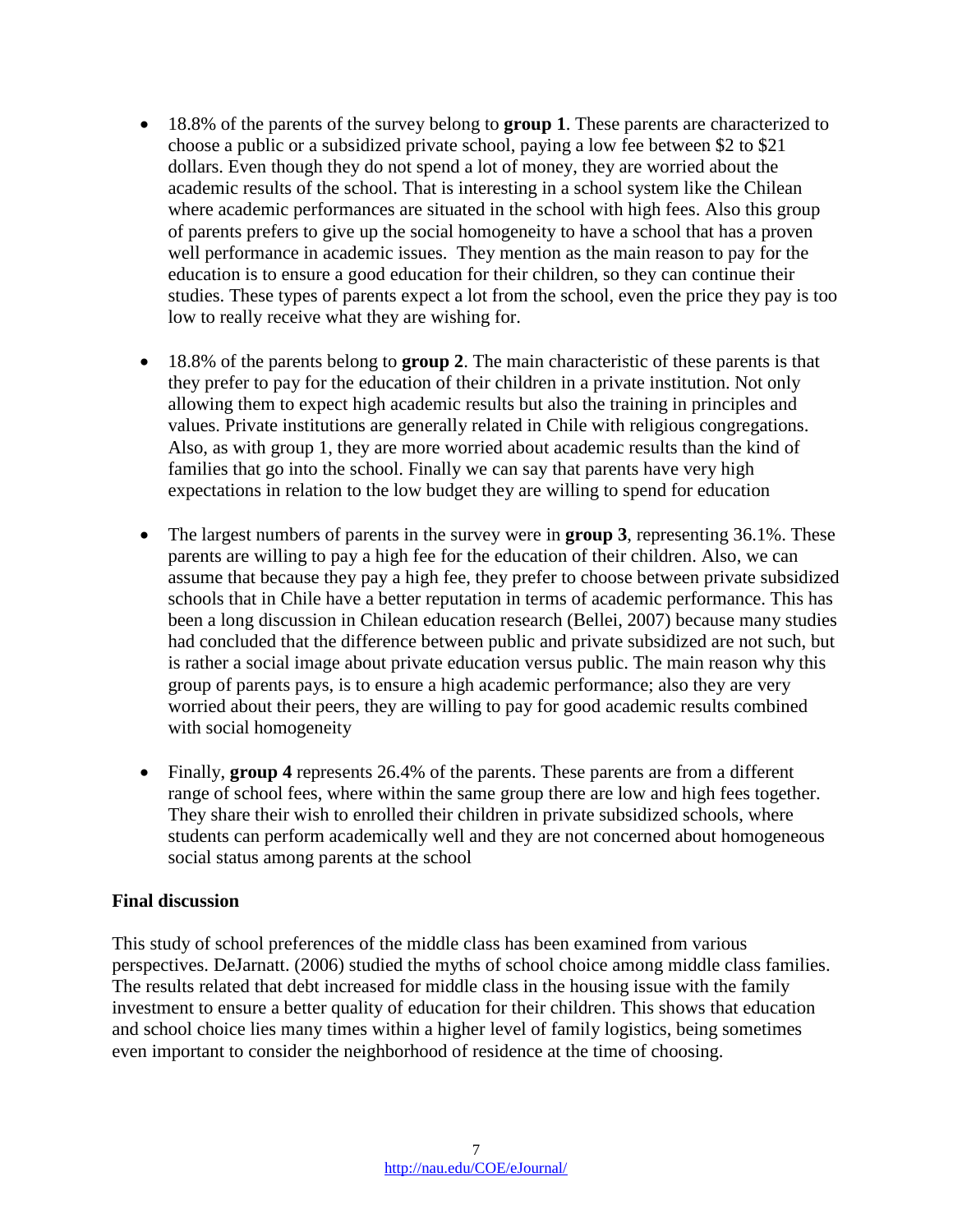On the other hand, middle-class parents characteristics toward education can be characterized as: a) Selfish individualism exacerbated by the increasing privatization, consumerism and market culture (Reay, Crozier, James, Hollingworth, Williams, Jamieson, & Beedell, 2008) b) they share a similar vision of what a good education is, consisting in intellectual development, academic results and a happy school experience at the individual level, as well as, a concern for equality and integration at the collective level (van Zanten, & Maroussia, 2007); c) and finally, they handle a broad understanding of what quality education constitutes, which includes various dimensions within cognitive learning which is not unique or central (Raczynski, & Hernández, 2010).

From an education policy approach the contribution of this study is to understand from economical and sociological views the processes of parental choice which suggest a more effective policy around school choice and quality improvement on education. Some of the recommendations are:

- 1. More **transparency** regarding what parents pay and what they receive in return. The increasing school choice process has introduce a new dynamic around families more related with the choice of a luxury good rather than public or basic one.
- 2. Following the above idea, there should be more **regulation of excessive charges** without the expected results in academic performance.
- 3. Allow parents to **gather information from other sources** such as instruments that measure and indicate the social composition of the school, cost and benefit of the school, etc.
- 4. Public policy relating to education must **learn to listen and understand** families, principals, teachers, so that through them it will be easier to elaborate an effective school choice policy. You cannot develop a policy with just reading a few research papers and technical documents; public policy needs to face the reality on how in practice families are choosing their schools of choice.

### **Acknowledgement**

Special thanks are given to Dr. Javier Corvalán and Dr. Marcela Román, of the *Centro de Investigación y Desarrollo de la Educación* (CIDE), *Universidad Alberto Hurtado* (Santiago, Chile); for given me the opportunity to work as their research assistant.

### **References**

- Bellei, C. (2007). Expansión de la educación privada y mejoramiento de la educación en Chile. Evaluación a partir de la evidencia. *Revista Pensamiento Educativo*, *40,* (1), 285-31*.* Retrieved from [http://www.opech.cl/bibliografico/doc\\_movest/BELLEI\\_Privado\\_vs\\_Publico\\_Pensamien](http://www.opech.cl/bibliografico/doc_movest/BELLEI_Privado_vs_Publico_Pensamiento_Educativo.pdf) [to\\_Educativo.pdf](http://www.opech.cl/bibliografico/doc_movest/BELLEI_Privado_vs_Publico_Pensamiento_Educativo.pdf)
- Burgess, S.; Greaves, E.; Vignoles, A. & Wilson, D. (2009). *Parental choice of primary school in England: What 'type' of school do parents choose?* Working Paper No. 09/224, Centre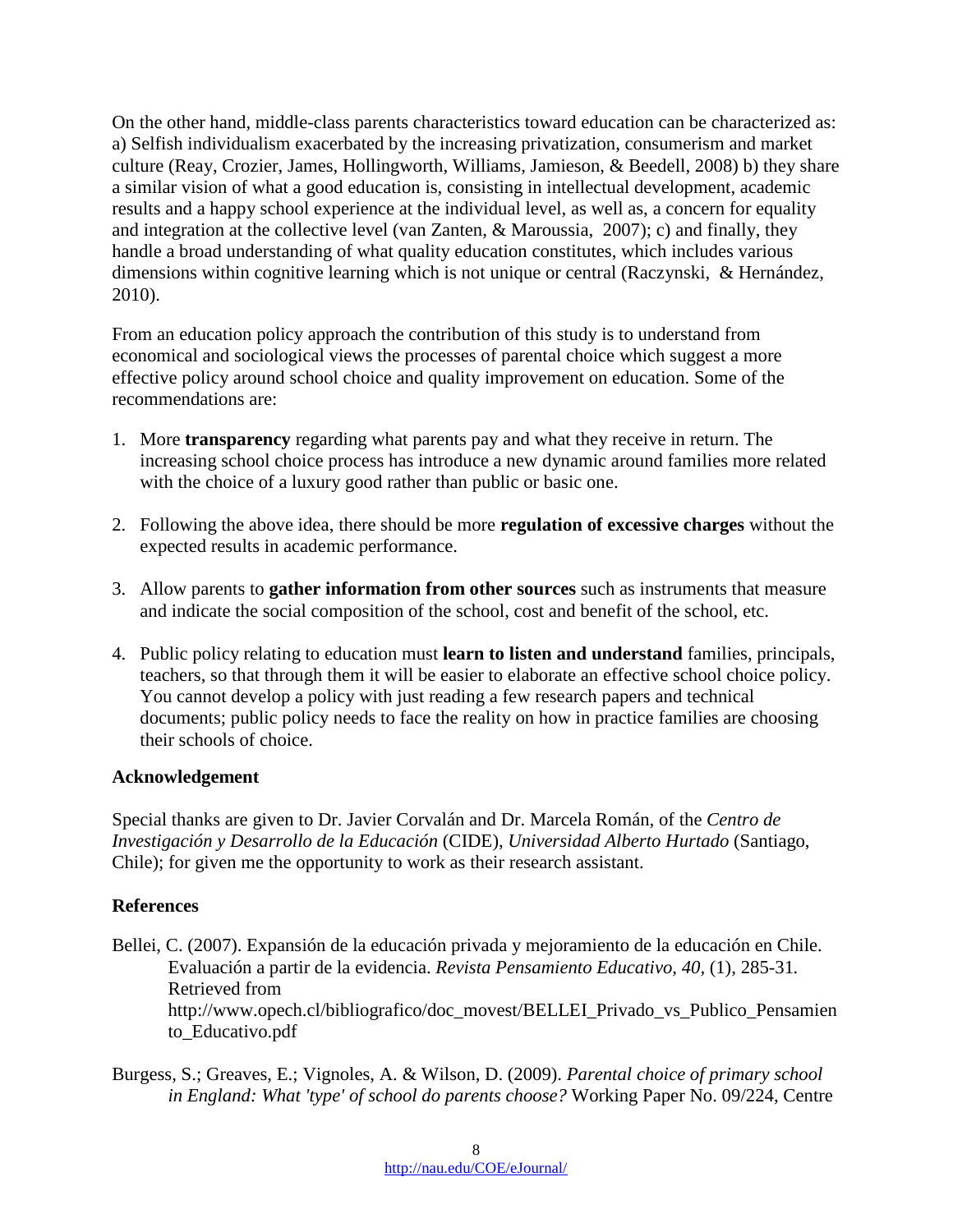for Market and Public Organisation, Bristol Institute of Public Affairs, University of Bristol.

- Corvalán, J. & Román, M. (2012). La permanencia de escuelas de bajo rendimiento crónico en el cuasi mercado educativo chileno. *Revista Uruguaya de Ciencia Política, 21,* (1)*,* 43-64. Retrieved from http://biblioteca.uahurtado.cl/ujah/reduc/pdf/pdf/txt970.pdf
- DeJarnatt. S. (2006).The Myths of School Choice Reflections on the Two-Income Trap. *Journal of Law and Public Policy, 4,*(1)*,* 94-150. Retrieved from [http://www.rutgerspolicyjournal.org/sites/rutgerspolicyjournal.org/files/issues/4\\_1/Articl](http://www.rutgerspolicyjournal.org/sites/rutgerspolicyjournal.org/files/issues/4_1/Article_DeJarnatt.pdf) [e\\_DeJarnatt.pdf](http://www.rutgerspolicyjournal.org/sites/rutgerspolicyjournal.org/files/issues/4_1/Article_DeJarnatt.pdf)
- Dupriez, V. & Dumay, X. (2006). Inequalities in school systems: effect of school structure or of society structure? *Comparative education*, *42,* (2)*,* 243-260*.*
- Dupriez, V.& Dumay, X (2008). Does the school composition matter? Evidence from Belgian data. *British Journal of Educational studies*, *56,* (4), 540-577.
- Elacqua, G.; Schneider, M. & Buckley, J. (2006). School choice in Chile: Is it class or the classroom? *Journal of Policy Analysis and Management, 25,* (3), 577-601.
- Elacqua, G. & Martínez, M. (2011). *Searching for schools in a low quality market Evidence from Chile.* Documento de Trabajo N°1, Instituto de Políticas Públicas, Facultad de Economía y Empresa Universidad Diego Portales, Chile.
- Friedman, M. (1955). *The Role of Government in Education*. Economics of the Public Interest, ed. R.A. Solo. New Brunswick , N.J.:Rutgers University Press.
- Friedman, M. (1962). *Capitalism and freedom*. Chicago: University of Chicago Press.
- Joiko, S. (2011). La política de equidad y el nuevo sistema de vouchers en Chile. *Revista Mexicana de Investigación Educativa*, *16,* (50), 829-852. Retrieved from [http://www.comie.org.mx/v1/revista/visualizador.php?articulo=ART50007&criterio=http](http://www.comie.org.mx/v1/revista/visualizador.php?articulo=ART50007&criterio=http://www.comie.org.mx/documentos/rmie/v16/n050/pdf/50007.pdf) [://www.comie.org.mx/documentos/rmie/v16/n050/pdf/50007.pdf](http://www.comie.org.mx/v1/revista/visualizador.php?articulo=ART50007&criterio=http://www.comie.org.mx/documentos/rmie/v16/n050/pdf/50007.pdf)
- Maroy, C. (2000). *Regulation and Inequalities in European Education Systems*. Retrieved from [http://www.uclouvain.be/cps/ucl/doc/girsef/documents/reguleducnetwork\\_VF\\_10dec041.](http://www.uclouvain.be/cps/ucl/doc/girsef/documents/reguleducnetwork_VF_10dec041.pdf) [pdf](http://www.uclouvain.be/cps/ucl/doc/girsef/documents/reguleducnetwork_VF_10dec041.pdf)
- Maroy, C. (2008). *¿Por qué y cómo regular el mercado educativo?* Retrieved from <http://www.ugr.es/~recfpro/rev122ART1.pdf>
- Raczynski, D. et al. (2008). *Hacia una estrategia de validación de la educación públicamunicipal: imaginarios, valoraciones y demandas de las familias*. Fondo de Investigación y Desarrollo En Educación (FONIDE), Departamento de Estudios y Desarrollo, División de Planificación y Presupuesto, Ministerio de Educación, Chile.
- Raczynski, D. & Hernández, M. (2010). ¿*Cómo eligen escuela las familias chilenas de estratos medios y bajos? Información, representaciones sociales y segregación*. Retrieved from